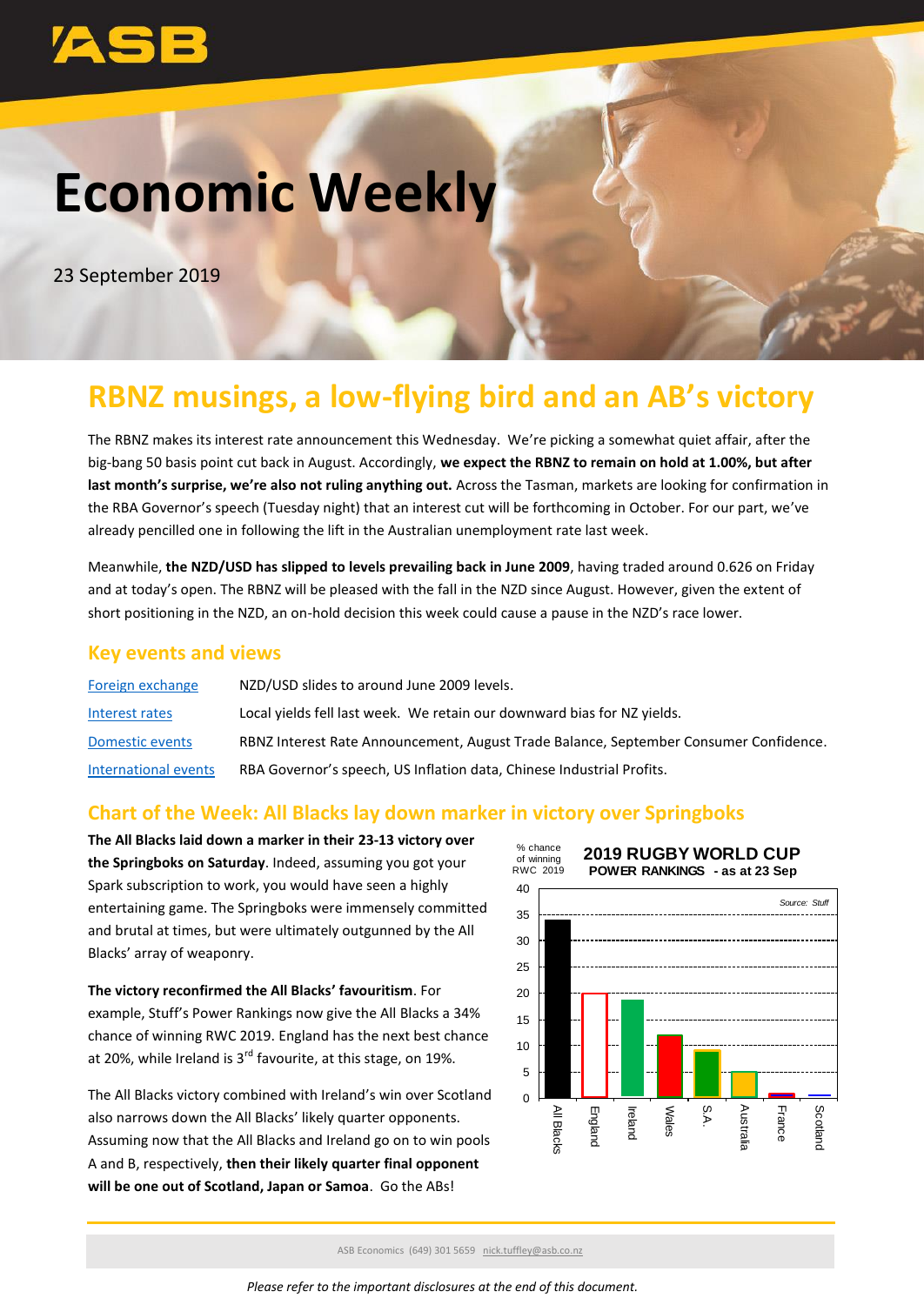# **Foreign Exchange Market**

| <b>FX Rates</b> | Current* | Week ago | Month ago | Year ago | ST Bias          | Support <sup>^</sup> | Resistance <sup>^</sup> | MT Bias     |
|-----------------|----------|----------|-----------|----------|------------------|----------------------|-------------------------|-------------|
| NZD/USD         | 0.6265   | 0.6385   | 0.6387    | 0.6691   | <b>FLAT/DOWN</b> | 0.6130               | 0.6300                  | <b>FLAT</b> |
| NZD/AUD         | 0.9254   | 0.9286   | 0.9454    | 0.9175   | <b>FLAT</b>      | 0.9200               | 0.9340                  | <b>FLAT</b> |
| NZD/JPY         | 67.46    | 68.84    | 68.07     | 75.42    | <b>FLAT/DOWN</b> | 66.60                | 69.25                   | UP          |
| NZD/EUR         | 0.5686   | 0.5766   | 0.5769    | 0.5680   | <b>FLAT</b>      | 0.5585               | 0.5700                  | UP          |
| NZD/GBP         | 0.5023   | 0.5120   | 0.5222    | 0.5041   | <b>FLAT</b>      | 0.5000               | 0.5100                  | UP          |
| <b>TWI</b>      | 69.9     | 70.7     | 71.2      | 72.28    | <b>FLAT/DOWN</b> | N/A                  | N/A                     | FLAT/UP     |

*^ Weekly support and resistance levels \* Current as at 9.30am today; week ago as at Monday 5pm*

#### **NZD Recap**

The NZD fell steadily last week, with Thursday's 'hawkish cut' from the US Federal Reserve only quickening the pace of decline. As a result, the currency currently trades at 10-year lows around 0.6260 against the USD, close to 7-year lows against the JPY, and close to one-year lows against the EUR and CNY.

A broadly stronger USD exerted downward pressure on the NZD/USD. But the kiwi still underperformed all other G10 currency pairs last week.

#### **Near-term outlook**

The NZD's recent underperformance is ostensibly a little hard to square with 'fundamentals'. Q2 GDP data printed a smidge stronger than market expectations at 2.1%yoy last week, NZ commodity prices remain lofty, and NZ-US interest rate differentials actually improved a little. Our short-term NZD/USD valuation model currently estimates a 0.6450-0.6850 'fair-value' range.

Speculative positioning largely squares the circle. The latest CFTC data shows the speculative community have built up the largest net short position in NZD since records began in 2004. This raises the stakes for Thursday's RBNZ meeting. If the RBNZ keeps interest rates unchanged, as we expect, a paring of these short positions could see the NZD pitched a fair way higher. The odds of a cut have probably risen though, and sit above the 25% chance implied by market pricing. Last week's scramble to price/call an October rate cut from the RBA probably further increase the odds of an RBNZ cut this week. We know the Bank likes to be ahead of the curve…

Outside of NZ, there are two key events for currency markets this week: (i) the UK Supreme Court ruling on PM Johnson's decision to prorogue Parliament and, (ii) US August core PCE inflation. There's also a speech by RBA Governor on Tuesday that may be used to signal a rate cut is imminent (we've shifted our view to an October cut).

#### **Medium-term outlook**

Our forecasts have the NZD/USD basically trending sideways for the best part of the next nine months, to a low of 0.6200 in March 2020. This slow and low forecast profile reflects the drag from the NZ growth slowdown and associated RBNZ interest rate cuts, and the subdued global backdrop. From late 2020, we expect the currency to begin trending higher again as the NZ economy recovers and our terms of trade remain elevated.

| ASB foreign exchange forecasts |      |           |             |      |      |      |      | Mar-19 Jun-19   Sep-19 Dec-19 Mar-20   Mar-21   Mar-22   Mar-23 |
|--------------------------------|------|-----------|-------------|------|------|------|------|-----------------------------------------------------------------|
| (end of quarter)               |      | << actual | forecast >> |      |      |      |      |                                                                 |
| NZD/USD                        | 0.68 | 0.67      | 0.64        | 0.63 | 0.62 | 0.67 | 0.68 | 0.68                                                            |
| NZD/AUD                        | 0.96 | 0.96      | 0.94        | 0.94 | 0.94 | 0.94 | 0.94 | 0.94                                                            |
| NZD/JPY                        | 75   | 72        | 68          | 66   | 64   | 70   | 71   | 71                                                              |
| NZD/EUR                        | 0.60 | 0.59      | 0.58        | 0.57 | 0.57 | 0.59 | 0.60 | 0.60                                                            |
| NZD/GBP                        | 0.52 | 0.53      | 0.53        | 0.53 | 0.53 | 0.54 | 0.52 | 0.52                                                            |
| NZD TWI                        | 73.9 | 73.2      | 70.5        | 69.3 | 68.3 | 71.7 | 72.1 | 72.1                                                            |
|                                |      |           |             |      |      |      |      |                                                                 |
| mike.jones@asb.co.nz           |      |           |             |      |      |      |      |                                                                 |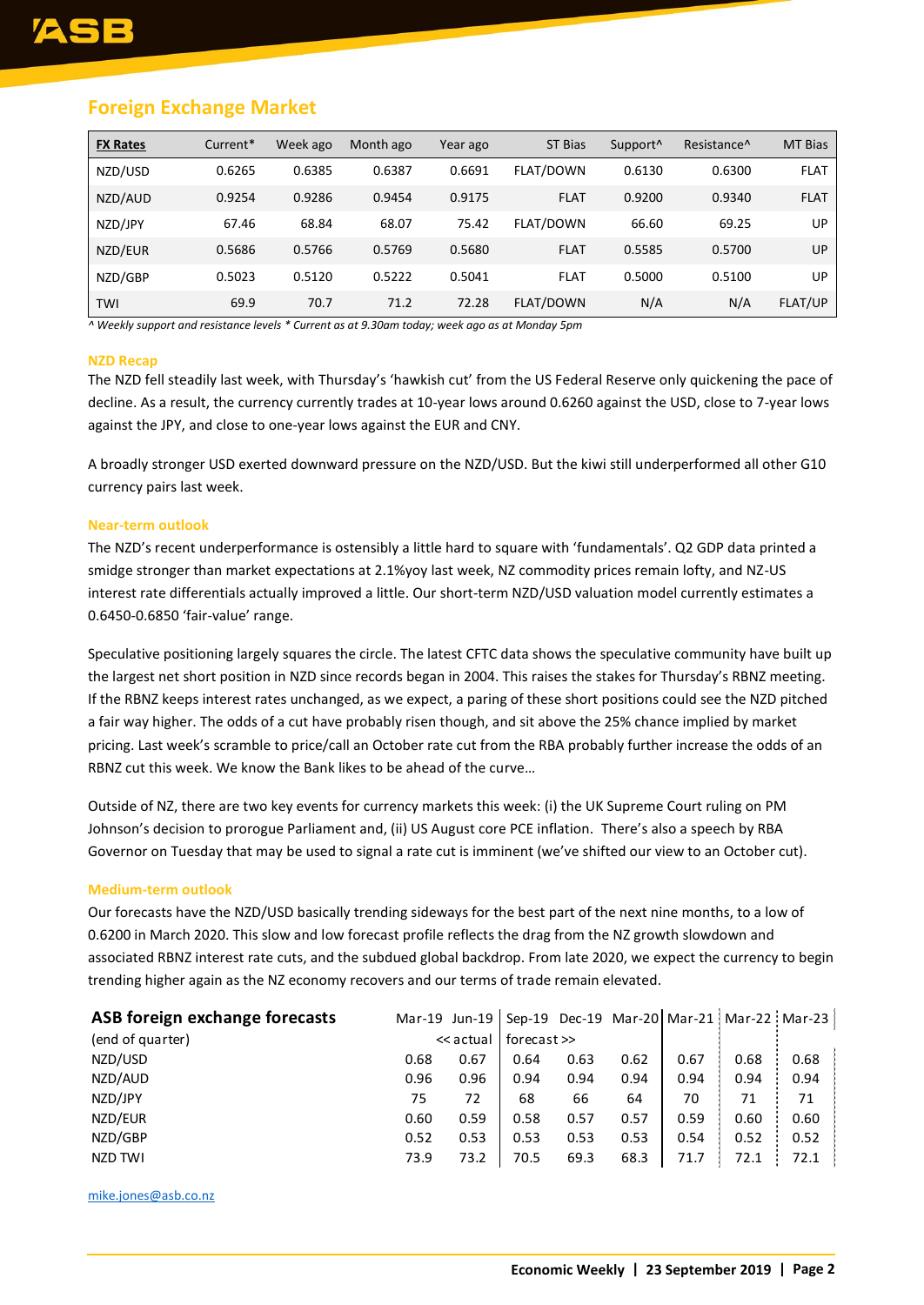### <span id="page-2-0"></span>**Interest Rate Market**

| Wholesale interest rates  | Current | Week ago | Month ago | Year ago | ST Bias   | MT Bias |
|---------------------------|---------|----------|-----------|----------|-----------|---------|
| Cash rate                 | 1.00    | 1.00     | 1.00      | 1.75     | UNCH/DOWN | UP      |
| 90-day bank bill          | 1.14    | 1.14     | 1.19      | 1.91     | UNCH/DOWN | UP      |
| 2-year swap               | 0.94    | 1.02     | 0.97      | 2.03     | UNCH/DOWN | UP      |
| 5-year swap               | 0.96    | 1.09     | 1.00      | 2.41     | UNCH/DOWN | UP      |
| 10-year swap              | 1.24    | 1.41     | 1.29      | 2.93     | UNCH/DOWN | UP      |
| 10-year govt bond yield   | 1.14    | 1.33     | 1.13      | 2.67     | UNCH/DOWN | UP      |
| Curve Slope (2s10s swaps) | 0.30    | 0.39     | 0.32      | 0.90     | UNCH/DOWN | UNCH/UP |

*\* Current as at 9.30am today; week ago as at Monday 5pm. Key UNCH = Broadly unchanged*

#### **Market Recap**

**The recent journey to higher yields and curve steeping proved to be a short one, with NZ and global yields lower and curves flatter relative to a week ago.** Fears over the global growth outlook (downward revisions to global growth by the OECD, weak Chinese industrial production/retail sales data), increasing political tensions between the US and Iran, and stalled progress on US/China negotiation set the market tone. US Interest rates were lower after the Federal Open Market Committee cut the Federal Funds rate by 25bps despite an initial spike higher after the Fed dot plots and 7-3 voting split highlighted divisions in view and no guarantee that US rates would move lower still. Issues with the short-term funding market also saw the FOMC cut interest rates on excess reserves by 30bps and with the New York Fed to announcing a series of overnight operations over the next three weeks to bolster liquidity. The tone of the Bank of Japan and Bank of England of England policy assessments was dovish despite no change in policy rates. Australasian yields fell after the Reserve Bank of Australia (RBA) Minutes flagged the likelihood of further easing, as did the rising unemployment rate (to 5.3%). We have bought forward the timing for the next 25bp RBA rate to October. There was modest market reaction to Q2 NZ GDP, which came in line with ASB/RBNZ expectations.

#### **Near-term NZD interest rate outlook**

**We remain wary on the global outlook and have maintained our mild downward (and curve flattening) bias for local yields.** An escalation in trade tensions between the US and China remains a real risk if a trade deal cannot be agreed upon. Tomorrow night's speech by Governor Lowe will likely provide key insights into the RBA's thinking, and a strong hint by Lowe that further monetary stimulus is imminent could see market rate cut odds firm. **We do not expect the RBNZ to trim the OCR on Wednesday, but would not rule anything out, with the RBNZ to acknowledge a modest growth outlook and the (downwardly-skewed) risk profile.** Circa 25% odds of a RBNZ cut this week look a little light in our view**.** There are a number of speeches by FOMC members this week which will likely highlight the variety of views on the US interest rate outlook. Brexit risks will likely resurface with the UK Supreme Court due to rule on PM Johnson's decision to prorogue Parliament. Aside from next weekend's US core inflation data (mkt: 1.8% yoy), we expect minimal interest rate reaction to this week's data.

#### **Medium-term outlook**

**Our forecast is for the curve to initially steepen and then to flatten as policy easing this year precedes mild policy tightening.** We expect a 25bp OCR cut in November and a 0.75% OCR trough this cycle, with downside risks. We expect 50bp of cuts by the RBA (Oct 2019, Feb 2020), up to 50bp in Fed cuts by early 2020, and policy easing in Canada, Japan, the Eurozone and China. Inflation looks set to remain low and interest rate normalisation from global central banks a long way off, capping long-term interest rates at historically-low levels.

| ASB interest rate forecasts |         |           |             |      |      |      |      | Mar-19 Jun-19   Sep-19 Dec-19 Mar-20   Mar-21   Mar-22   Mar-23 |
|-----------------------------|---------|-----------|-------------|------|------|------|------|-----------------------------------------------------------------|
| (end of quarter)            |         | << actual | forecast >> |      |      |      |      |                                                                 |
| NZ OCR                      | 1.75    | 1.50      | 1.00        | 0.75 | 0.75 | 0.75 | 1.00 | 1.50                                                            |
| NZ 90-day bank bill         | 1.9     | 1.7       | 1.2         | 1.0  | 1.0  | 1.0  | 1.2  | 1.7                                                             |
| NZ 2-year swap rate         | $1.6\,$ | 1.4       | 1.0         | 0.9  | 0.9  | 0.9  | 1.2  | 1.7                                                             |
| NZ 5-year swap rate         | 1.8     | 1.4       | 1.0         | 1.0  | 1.0  | 1.0  | 1.4  | 1.9                                                             |
| NZ 10-year swap rate        | 2.2     | 1.8       | 1.2         | 1.1  | 1.1  | 1.2  | 1.6  | 2.0                                                             |
| NZ 10-year Bond             | 1.8     | 1.6       | 1.0         | 0.9  | 0.9  | 1.0  | 1.4  | 1.8                                                             |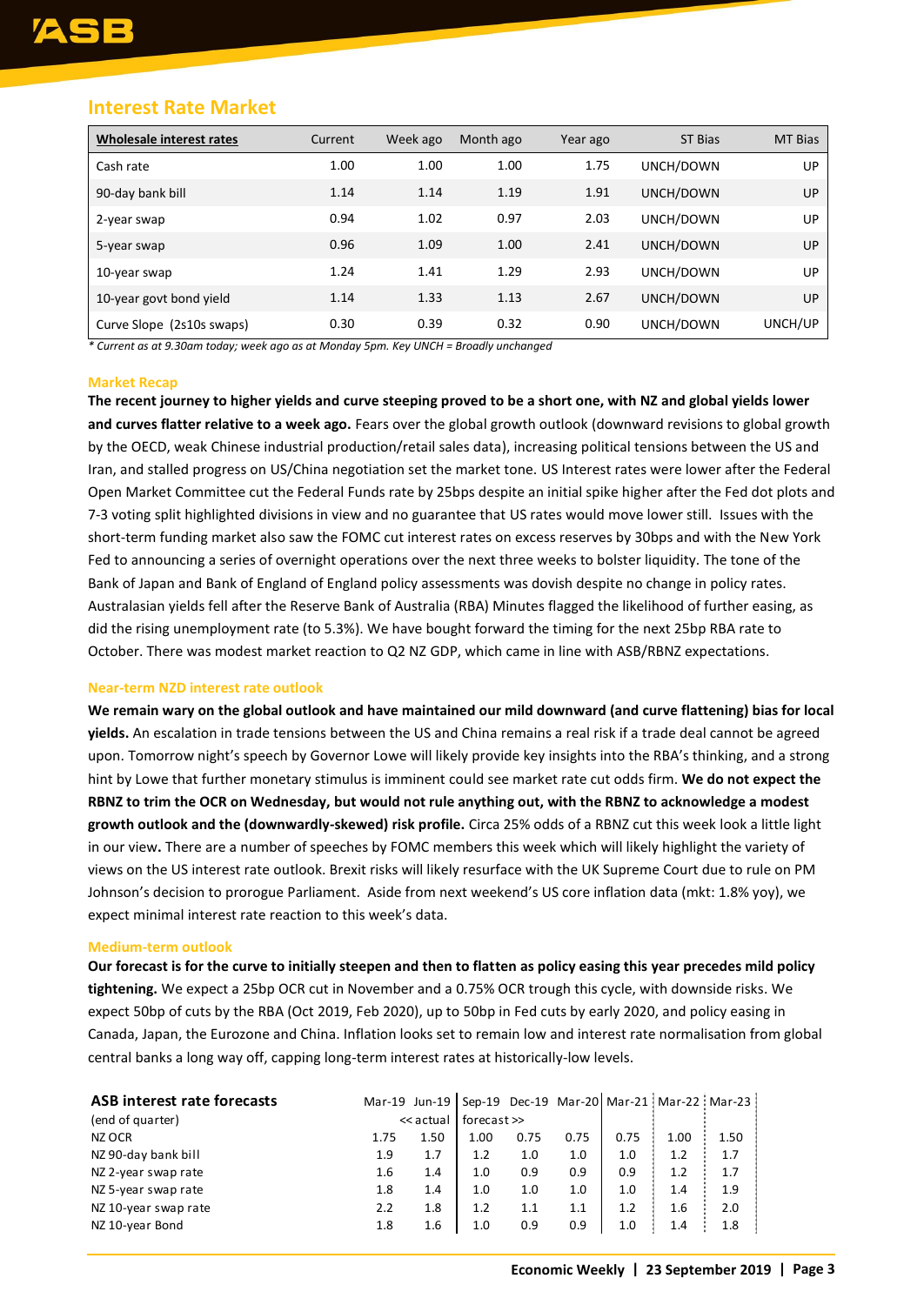# Е

# <span id="page-3-0"></span>**Domestic events**

| Data                                   | Date | Time              | Market | ASB      |
|----------------------------------------|------|-------------------|--------|----------|
|                                        |      | (NZT)             |        |          |
| Merchandise Trade Balance, August, \$m | 25/9 | $10:45$ am        |        | $-1.250$ |
| RBNZ September OCR Announcement, OCR % | 25/9 | $2:00 \text{ pm}$ |        | 1.00     |

We expect a trade deficit of circa \$1,250m in August – note that the August trade balance is normally in deficit as agricultural export volumes slow over winter. Looking over the month, dairy and meat export values in seasonallyadjusted terms are likely to be firm on the back of strengthening prices. On the import side, we expect import values growth to remain modest in line with generally modest domestic demand. The annual trade deficit is likely to narrow a touch towards \$5.1 billion.

The economic outlook has not shifted much since the RBNZ baked in a lot of the key risks and front-loaded monetary action with a 50bp OCR cut in August. **At next Wednesday's OCR Review we expect the RBNZ to keep the OCR steady at 1%**. The RBNZ will have been pleased with the substantial financial market and bank response to its large OCR cut. However, business and consumer confidence appears to have softened since the cut. We expect the RBNZ will cut the OCR 25bp in November, but the risk of further action in 2020 is increasing, particularly if growth appears less likely to re-gather.

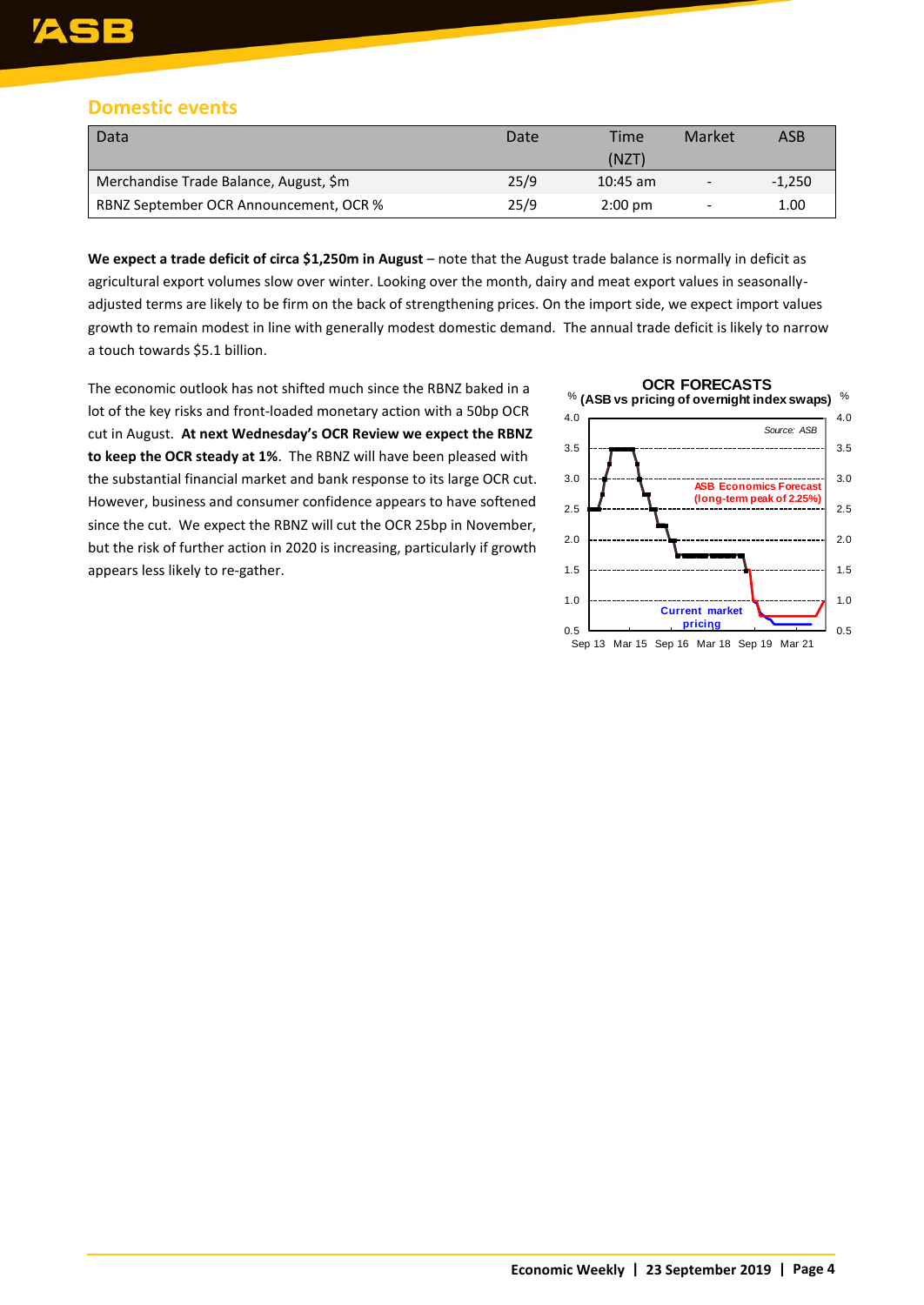# **Major International Events for the week ahead\***

| Data                                                  | Date  | Time              | Market          | ASB                      |
|-------------------------------------------------------|-------|-------------------|-----------------|--------------------------|
|                                                       |       | (NZT)             |                 |                          |
| Eurozone manufacturing PMI, September, points         | 23/09 | $8:00 \text{ pm}$ | 47.3            |                          |
| RBA Gov. Lowe speech                                  | 24/09 | $9:55$ pm         | ۰               |                          |
| US PCE Inflation, August, %yoy                        | 28/09 | $12:30$ am        | 1.8             | 1.9                      |
| US Univ of Michigan Inflation Expectations, September | 28/09 | $2:00 \text{ am}$ | $\qquad \qquad$ | $\overline{\phantom{0}}$ |

*\*Originally published by CBA Global Markets Research on Friday 20th August at 1.46pm*

**Reserve Bank of Australia's Governor Philip Lowe is slated to give "An Economic Update"** at the Armidale Business Chamber Dinner on Tuesday. In light of the August employment report that showed a slight lift in the unemployment and underemployment rate, the Governor may signal a rate cut is imminent.

**The Eurozone's manufacturing PMI is projected to remain below the 50-point threshold** consistent with a contraction in manufacturing activity. The manufacturing sector accounts for about 20% of the Eurozone economy. But the main reason behind the European Central Bank's gloomier economic outlook is ongoing weakness in the manufacturing sector. The services PMI is expected to point at further growth slowdown in the more important services sector.

The 3% fall in **US** retail gasoline prices suggests headline **Personal Consumption Expenditure (PCE) inflation** stayed soft in August at 1.4%yoy. The already-released core CPI suggests core PCE inflation will accelerate to 1.9%yoy.

One of the reasons the **US** Federal Reserve has been cutting the Funds rate is because of low inflation expectations. The **University of Michigan surveys of consumers' long-run expectations** has been at a record low of only 2.3%yoy in recent months and is likely to stay low without a pickup in inflation outcomes.